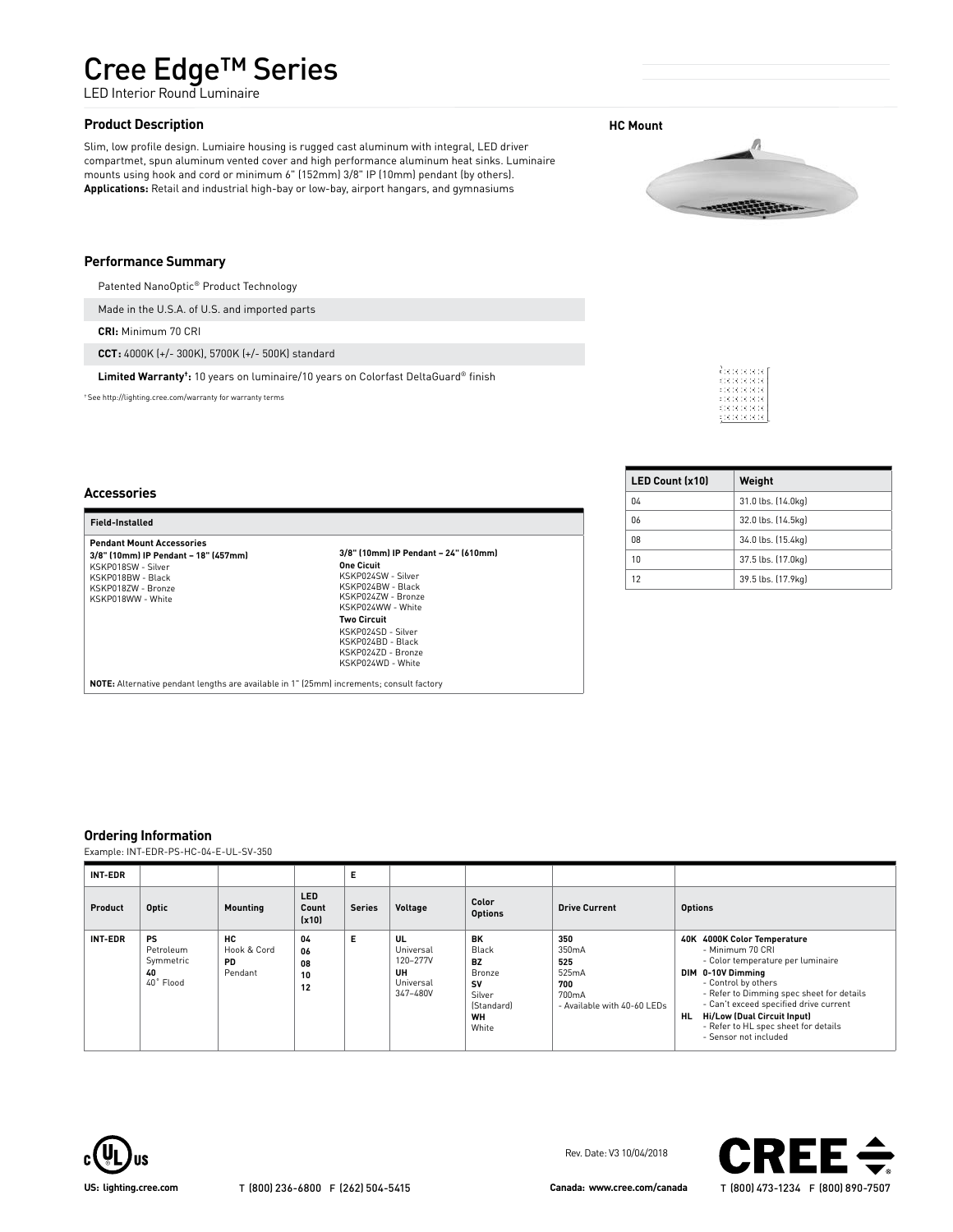## **Product Specifications**

### **CONSTRUCTION & MATERIALS**

- Slim, low profile design
- Luminaire sides are rugged die cast aluminum with integral, LED driver compartment, spun aluminum cover and high performance heat sinks
- Hook and cord mount provided with spring lock hook for mounting
- Pendant mount is intended to be mounted by minimum 6" (152mm) 3/8" IP pendant (by others)
- Exclusive Colorfast DeltaGuard® finish features an E-Coat epoxy primer with an ultradurable powder topcoat, providing excellent resistance to corrosion, ultraviolet degradation and abrasion. Silver, bronze, black and white are available
- **Weight:** See weight chart on pages 1 and 2

### **ELECTRICAL SYSTEM**

- **• Input Voltage:** 120-277V or 347-480V, 50/60Hz, Class 1 drivers
- **• Power Factor:** > 0.9 at full load
- **• Total Harmonic Distortion:** < 20% at full load
- Integral 10kV surge suppression protection standard
- To address inrush current, slow blow fuse or type C/D breaker should be used
- **• Maximum Source Current:** 40-80 LED: 0.15mA; 100-120 LED: 0.30mA

#### **REGULATORY & VOLUNTARY QUALIFICATIONS**

- cULus Listed
- Suitable for wet locations
- 10kV surge suppression protection tested in accordance with IEEE/ANSI C62.41.2
- Meets FCC Part 15 standards for conducted and radiated emissions
- Luminaire and finish endurance tested to withstand 5,000 hours of elevated ambient salt fog conditions as defined in ASTM Standard B 117
- Meets Buy American requirements within ARRA





| <b>LED Count (x10)</b> | Weight             |
|------------------------|--------------------|
| 04                     | 33.0 lbs. (14.9kg) |
| 06                     | 44.0 lbs. (15.4kg) |
| 08                     | 45.5 lbs. (16.1kg) |
| 10                     | 42.5 lbs. (19.2kg) |
| 12                     | 43.5 lbs. (19.7kg) |

| <b>Electrical Data*</b>          |                   |             |                      |      |             |      |      |
|----------------------------------|-------------------|-------------|----------------------|------|-------------|------|------|
| <b>LED Count</b>                 | System            |             | <b>Total Current</b> |      |             |      |      |
| (x10)                            | Watts<br>120-480V | <b>120V</b> | 208V                 | 240V | <b>277V</b> | 347V | 480V |
| 350mA                            |                   |             |                      |      |             |      |      |
| 04                               | 46                | 0.36        | 0.23                 | 0.21 | 0.20        | 0.15 | 0.12 |
| 06                               | 66                | 0.52        | 0.31                 | 0.28 | 0.26        | 0.20 | 0.15 |
| 08                               | 90                | 0.75        | 0.44                 | 0.38 | 0.34        | 0.26 | 0.20 |
| 10                               | 110               | 0.92        | 0.53                 | 0.47 | 0.41        | 0.32 | 0.24 |
| 12                               | 130               | 1.10        | 0.63                 | 0.55 | 0.48        | 0.38 | 0.28 |
| 525mA                            |                   |             |                      |      |             |      |      |
| 04                               | 70                | 0.58        | 0.34                 | 0.31 | 0.28        | 0.21 | 0.16 |
| 06                               | 101               | 0.84        | 0.49                 | 0.43 | 0.38        | 0.30 | 0.22 |
| 08                               | 133               | 1.13        | 0.66                 | 0.58 | 0.51        | 0.39 | 0.28 |
| 10                               | 171               | 1.43        | 0.83                 | 0.74 | 0.66        | 0.50 | 0.38 |
| 12                               | 202               | 1.69        | 0.98                 | 0.86 | 0.77        | 0.59 | 0.44 |
| 700mA                            |                   |             |                      |      |             |      |      |
| 04                               | 93                | 0.78        | 0.46                 | 0.40 | 0.36        | 0.27 | 0.20 |
| 06                               | 134               | 1.14        | 0.65                 | 0.57 | 0.50        | 0.39 | 0.29 |
| * Electrical data at 25°C (77°E) |                   |             |                      |      |             |      |      |

\* Electrical data at 25˚C (77˚F)

| Recommended Cree Edge™ Series Lumen Maintenance Factors (LMF) <sup>1</sup> |                |                                         |                                         |                                          |                                           |
|----------------------------------------------------------------------------|----------------|-----------------------------------------|-----------------------------------------|------------------------------------------|-------------------------------------------|
| Ambient                                                                    | Initial<br>LMF | 25K hr<br>Projected <sup>2</sup><br>LMF | 50K hr<br>Projected <sup>2</sup><br>LMF | 75K hr<br>Calculated <sup>3</sup><br>LMF | 100K hr<br>Calculated <sup>3</sup><br>LMF |
| $5^{\circ}$ C<br>[41°F]                                                    | 1.04           | 0.99                                    | 0.97                                    | 0.95                                     | 0.93                                      |
| $10^{\circ}$ C<br>[50°F]                                                   | 1.03           | 0.98                                    | 0.96                                    | 0.94                                     | 0.92                                      |
| $15^{\circ}$ C<br>[59°F]                                                   | 1.02           | 0.97                                    | 0.95                                    | 0.93                                     | 0.91                                      |
| $20^{\circ}$ C<br>[68°F]                                                   | 1.01           | 0.96                                    | 0.94                                    | 0.92                                     | 0.90                                      |
| $25^{\circ}$ C<br>(77°F)                                                   | 1.00           | 0.95                                    | 0.93                                    | 0.91                                     | 0.89                                      |

"Lumen maintenance values at 25°C (77°F) are calculated per TM-21 based on LM-80 data and in-situ luminaire testing<br>\*In accordance with IESNA TM-21-11, Projected Values represent interpolated value based on time durations within six times (6X) the IESNA LM-80-08 total test duration (in hours) for the device under testing ((DUT) i.e. the

packaged LED chip)<br><sup>3</sup> In accordance with IESNA TM-21-11, Calculated Values represent time durations that exceed six times (6X) the IESNA<br>LM-80-08 total test duration (in hours) for the device under testing ([DUT] i.e. the

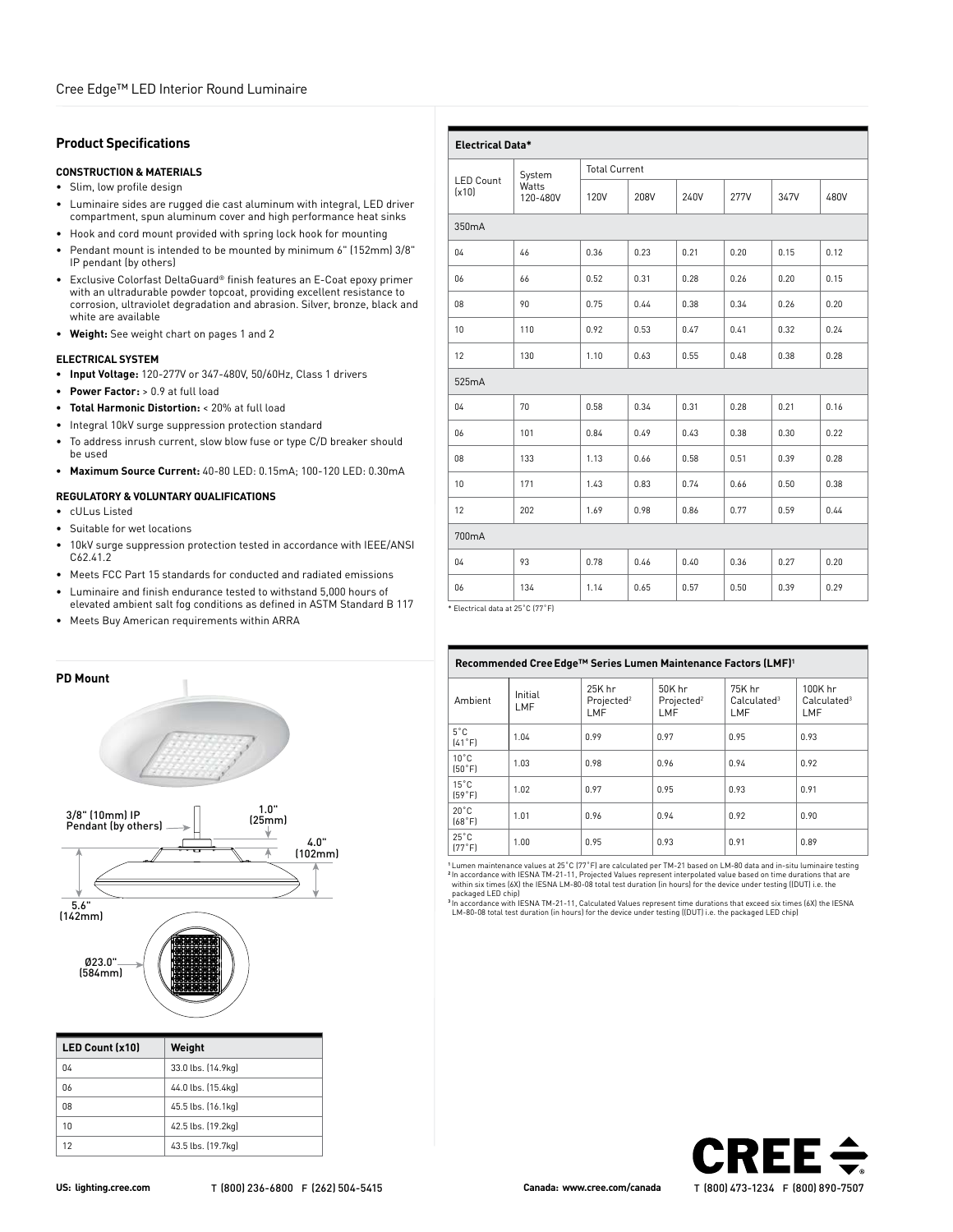# **Photometry**

All published luminaire photometric testing performed to IESNA LM-79-08 standards by a NVLAP accredited laboratory. To obtain an IES file specific to your project consult: www.cree.com/Lighting/Tools-and-Support/Exterior-IES-Configuration-Tool

**PS**



RESTL Test Report #: PL03825-001 INT-EDR-PS-\*\*-06-E-UL-700-40K Initial Delivered Lumens: 12,642

| <b>Coefficients Of Utilization -</b><br><b>Zonal Cavity Method</b> |     |     |     |     |  |
|--------------------------------------------------------------------|-----|-----|-----|-----|--|
| RC %:                                                              | 80  |     |     |     |  |
| RW %:                                                              | 70  | 50  | 30  | 10  |  |
| RCR:0                                                              | 119 | 119 | 119 | 119 |  |
| 1                                                                  | 111 | 108 | 104 | 101 |  |
| $\overline{2}$                                                     | 103 | 96  | 91  | 86  |  |
| 3                                                                  | 95  | 86  | 79  | 73  |  |
| 4                                                                  | 87  | 77  | 69  | 63  |  |
| 5                                                                  | 81  | 69  | 61  | 55  |  |
| 6                                                                  | 74  | 62  | 54  | 48  |  |
| 7                                                                  | 69  | 56  | 48  | 43  |  |
| 8                                                                  | 64  | 51  | 43  | 38  |  |
| 9                                                                  | 60  | 47  | 39  | 34  |  |
| 10                                                                 | 56  | 43  | 36  | 31  |  |

Effective Floor Cavity Reflectance: 20%

|                | Average Luminance Table (cd/m <sup>2</sup> ) |                  |         |         |  |  |  |
|----------------|----------------------------------------------|------------------|---------|---------|--|--|--|
|                |                                              | Horizontal Angle |         |         |  |  |  |
|                | n°<br>45°<br>90°                             |                  |         |         |  |  |  |
| Vertical Angle | 45°                                          | 145.125          | 200.073 | 148,703 |  |  |  |
|                | 55°                                          | 131.169          | 214.519 | 126.947 |  |  |  |
|                | $65^\circ$                                   | 6.265            | 23.259  | 6.024   |  |  |  |
|                | 75°                                          | 2.314            | 1.674   | 2.216   |  |  |  |
|                | 85°                                          | 731              | 622     | 877     |  |  |  |

| <b>Petroleum Symmetric Distribution</b> |                                             |                                             |  |  |
|-----------------------------------------|---------------------------------------------|---------------------------------------------|--|--|
|                                         | 4000K                                       | 5700K                                       |  |  |
| <b>LED Count</b><br>(x10)               | Initial<br>Delivered<br>Lumens <sup>*</sup> | Initial<br>Delivered<br>Lumens <sup>*</sup> |  |  |
| 350 <sub>m</sub> A                      |                                             |                                             |  |  |
| 04                                      | 5,109                                       | 5,305                                       |  |  |
| 06                                      | 7,575                                       | 7,867                                       |  |  |
| 08                                      | 10,101                                      | 10,489                                      |  |  |
| 10                                      | 12,595                                      | 13,080                                      |  |  |
| 12                                      | 15,115                                      | 15,696                                      |  |  |
| 525mA                                   |                                             |                                             |  |  |
| 04                                      | 7,152                                       | 7,427                                       |  |  |
| 06                                      | 10,606                                      | 11,013                                      |  |  |
| 08                                      | 14,141                                      | 14,685                                      |  |  |
| 10                                      | 17,634                                      | 18,312                                      |  |  |
| 12                                      | 21,160                                      | 21,974                                      |  |  |
| 700mA                                   |                                             |                                             |  |  |
| 04                                      | 8,736                                       | 9,072                                       |  |  |
| 06                                      | 12,954                                      | 13,452                                      |  |  |

\* Initial delivered lumens at 25˚C (77˚F)

| <b>Zonal Lumen Summary</b> |        |        |           |  |  |
|----------------------------|--------|--------|-----------|--|--|
| Zone                       | Lumens | % Lamp | Luminaire |  |  |
| $0 - 30$                   | 3,951  | N/A    | 31.2%     |  |  |
| $0 - 40$                   | 6.870  | N/A    | 54.3%     |  |  |
| $0 - 60$                   | 12,262 | N/A    | 97.0%     |  |  |
| $0 - 90$                   | 12,645 | N/A    | 100%      |  |  |
| $0 - 180$                  | 12,645 | N/A    | 100%      |  |  |